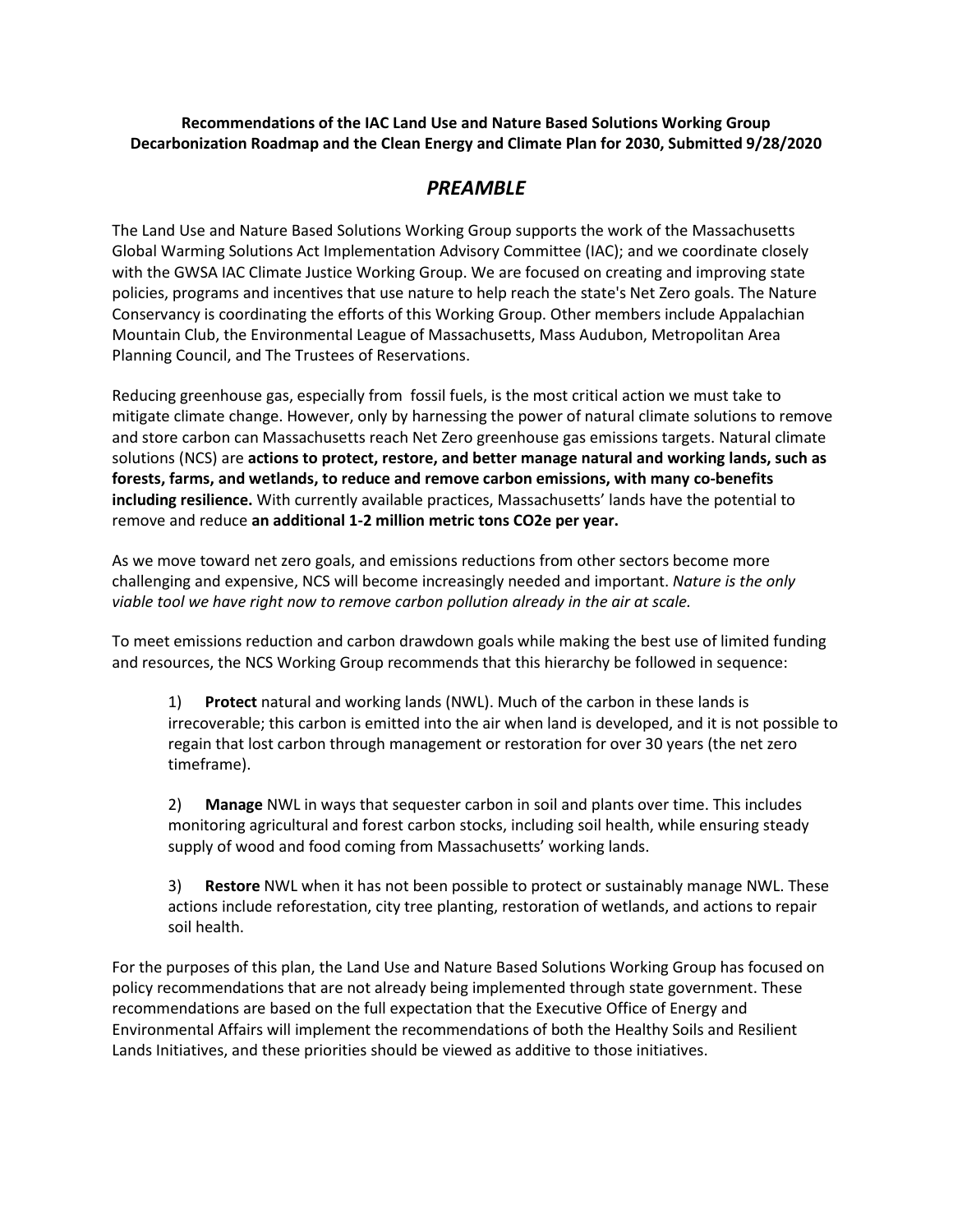The Working Group's policy recommendations are offered with the following overall principles and guidance in mind:

Massachusetts should accurately and effectively utilize natural and working lands to achieve the benchmarks and goals in the state's Clean Energy and Climate Plan for 2030. The Commonwealth needs to take immediate and robust actions today, as investments in NWL need time and will pay enormous dividends in the future.

To effectively utilize NWL, the state should set numeric goals to:

- Reduce greenhouse gas emissions caused by the loss and poor management of NWL (emissions reductions), including the urban and suburban tree canopy; and,
- Increase the carbon dioxide that is removed from the atmosphere and stored in NWL (sequestration).

The state should establish a baseline for NWL to monitor changes in carbon emissions and removals, understand return on investment, and measure progress towards the state's carbon goals. If the chosen start date is different from 1990 (the date used in other sectors under the Global Warming Solutions Act), then state agencies should provide a transparent and comprehensive explanation for the different start date.

The state should create and maintain an annual greenhouse gas inventory of NWL emissions reductions and sequestration, including but not limited to, forests, farms, inland and coastal wetlands, and urban and suburban tree canopy. In the case of forest and agricultural products produced in Massachusetts but consumed elsewhere, and vice versa, carbon pools shall be counted, but not double-counted.

Overall, the state shall use the best available data and science when developing an annual NWL greenhouse gas inventory, numeric goal, and baseline.

The state should approach NWL strategies through a holistic lens. Strategies should consider co-benefits of investments in NWL and ways to achieve multiple objectives, including benefits of such lands to environmental justice populations, enhancing and improving climate resiliency and adaptation, protecting drinking water supplies, conserving fish and wildlife habitat, providing habitat connectivity, creating quality jobs, stimulating the economy, and creating and expanding outdoor recreational opportunities. Solely focusing policy on the carbon value of land-based resources could lead to unintended consequences and missed opportunities.

To reach the Commonwealth's climate and equity responsibilities, the state should develop partnerships, policies, programs, and funding mechanisms to protect, manage, and restore NWL. The state should incorporate the principles created by the IAC Climate Justice Working Group when forging said partnerships, policies, and programs and prioritize funding that corrects long-standing environmental injustices and makes historically marginalized communities more resilient to climate change.

Finally, in addition to meeting Massachusetts' carbon reduction goals, the inclusion of NWL is critical to meet the U.S. Climate Alliance Natural and Working Lands Challenge, and to align with international standards of carbon accounting and inventories.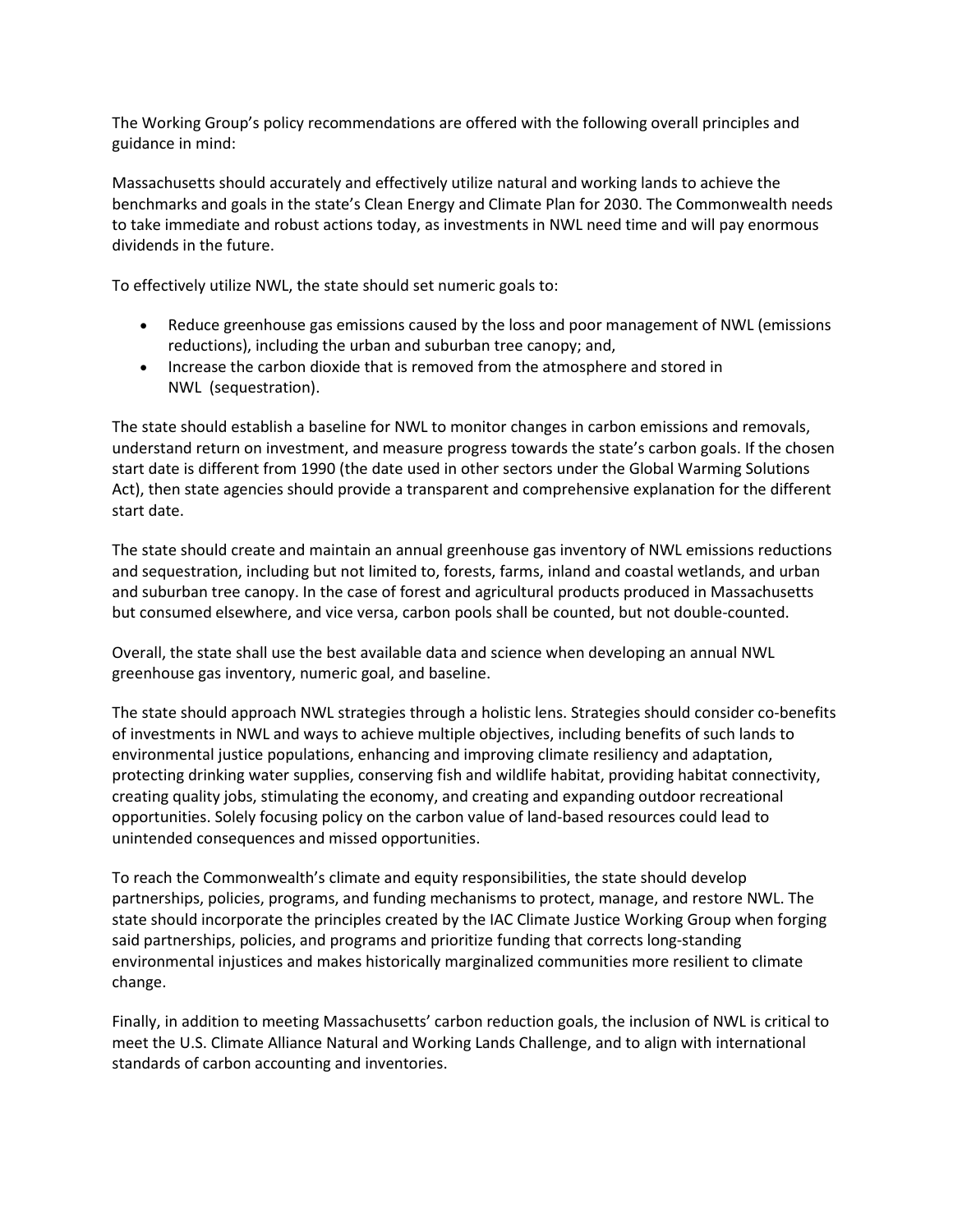The Land Use and Nature Based Solutions Working Group has identified a broad suite of actions that could be taken to activate NWL in the state's climate strategy. The following recommendations are a subset of the most urgent actions the Working Group believes the state needs to take between now and 2030 to maximize NWL contribution to the Commonwealth's climate goals.

These six recommendations have been drafted based on input in the spreadsheet [here.](https://docs.google.com/spreadsheets/d/13ZlAN8YioO4ml7MrjP3FScO1YmAsYHmHnCEY0M8B2MM/edit?usp=sharing)

### **Top 6 Recommendations:**

### **Category 1: Avoid Forest Conversion**

Avoid the loss of forests in all geographies (rural, suburban and urban) by establishing new and increasing and streamlining existing grant and incentive programs for forest protection within the Executive Office of Energy and Environmental Affairs (EEA), and other state agencies, policies and programs. Programs should include priority set-asides for 1) conserving land near Environmental Justice (EJ) communities and water supply lands; 2) maintaining mature urban tree canopy; and 3) conserving large, interconnected forests (which contain the highest carbon). To further protect forests in all geographies, add tree removal as a mandatory threshold under Massachusetts Environmental Policy Act for an Environmental Impact Review, for trees of a size to be determined by geography. Measure the carbon loss from deforestation as well as urban tree loss in greenhouse gas inventories.

## **Category 2: Restoration and protection of wetland systems' greenhouse gas sequestration and services (Blue Carbon)**

Protect, manage, and restore inland and coastal wetland systems and their carbon flux by establishing new and strengthening existing regulations and guidance and compliance and enforcement that maximize ecosystems vitality, carbon capture and other ecosystem services and expanding wetlands and stream restoration programs 1) to reduce climate change impacts by reflecting future climate change projections (sea level rise, shifting temperatures, changing precipitation projections) under the Massachusetts Wetlands Protection Act and regulations; and, 2) to prevent water quality degradation from pollution, especially in nutrient sensitive areas with combined sewer systems, Total Maximum Daily Loads for nutrient pollution, septic systems, and stormwater MS4 permits.

#### **Category 3: City trees and Reforestation**

Retain existing city trees and set targets for planting new trees and for survival of planted trees in Environmental Justice communities, all 26 Gateway Cities and other urban centers. Prioritize the siting of trees where they will reduce heat island effects and lower the heating and cooling energy needs of nearby buildings and to absorb stormwater. Collect additional data on urban trees, where losses occur, and the types of development that are associated with loss. In suburban and rural areas, expand programs to reforest riparian and flood-prone areas (for example, by matching USDA Natural Resources Conservation Service cost-share funding).

### **Category 4: Net Gain of Ecosystem Functions/Services**

Enact legislation to achieve a Net Gain of ecosystem functions/services (TBD), and the ability for natural resources to provide clean air and water, carbon sequestration, adaptation benefits, etc. The law should